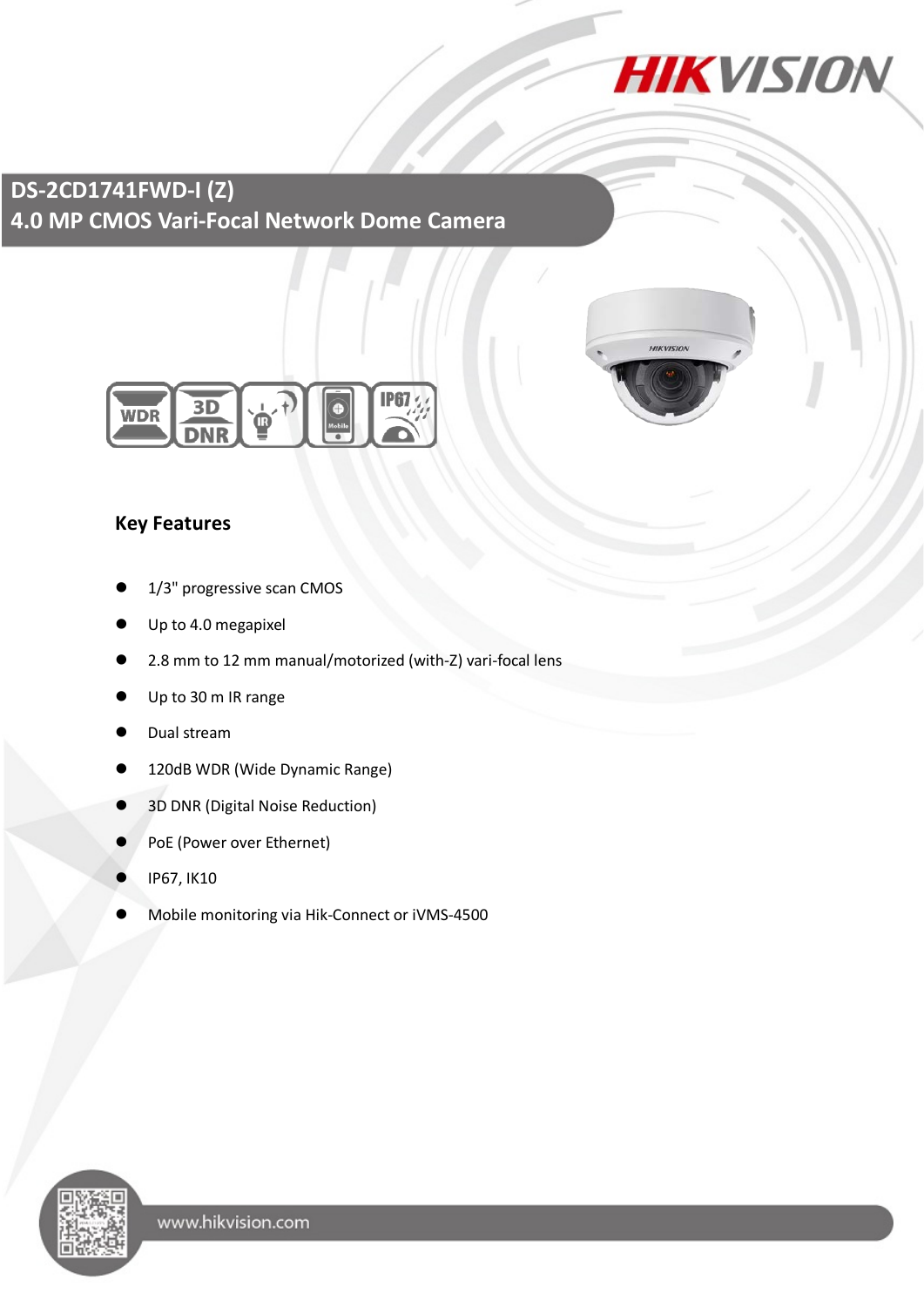

# **Specification**

X

| <b>Camera</b>                       |                                                                                                                                                              |
|-------------------------------------|--------------------------------------------------------------------------------------------------------------------------------------------------------------|
| Image Sensor                        | 1/3" progressive scan CMOS                                                                                                                                   |
| Min. Illumination                   | Color: 0.01Lux @(F1.2,AGC ON),0 Lux with IR                                                                                                                  |
| Shutter Speed                       | 1/3s to 1/100,000 s, support slow shutter                                                                                                                    |
| Lens                                | 2.8 mm to 12 mm @F1.4, horizontal field of view: 108° to 31°                                                                                                 |
| Lens Mount                          | $\Phi$ 14                                                                                                                                                    |
| Day & Night                         | IR cut filter with auto switch                                                                                                                               |
| 3-Axis Adjustment                   | Pan: 0° to 360°, tilt: 0°to 75°, rotation: 0° to 360°                                                                                                        |
| <b>DNR(Digital Noise Reduction)</b> | 3D DNR                                                                                                                                                       |
| WDR (Wide Dynamic Range)            | 120 dB                                                                                                                                                       |
| <b>Compression Standard</b>         |                                                                                                                                                              |
| Video Compression                   | Main stream: H.264+/H.264<br>Sub stream: H.264/MJPEG                                                                                                         |
| H.264 Type                          | Main profile/High profile                                                                                                                                    |
| Video Bit Rate                      | 32 Kbps to 16 Mbps                                                                                                                                           |
| <b>Image</b>                        |                                                                                                                                                              |
| Max. Resolution                     | 2688×1520                                                                                                                                                    |
| Main Stream<br>Max. Frame Rate      | 50Hz:20fps @(2688×1520), 20fps @(2304 × 1296), 25fps @(1920 × 1080, 1280 × 720)<br>60Hz:20fps @(2688×1520), 20fps @(2304×1296), 30fps @(1920×1080, 1280×720) |
| Sub-stream                          | 50Hz: 25fps @(640 × 360, 352 × 288)                                                                                                                          |
| Max. Frame Rate                     | 60Hz: 30fps @(640 × 360, 352 × 240)                                                                                                                          |
| <b>Image Settings</b>               | Brightness, saturation, contrast, sharpness are adjustable via web browser or client software                                                                |
| Day/Night Switch                    | Support auto, scheduled                                                                                                                                      |
| Others                              | Mirror, BLC (area configurable), region of interest (support 1 fixed region)                                                                                 |
| <b>Network</b>                      |                                                                                                                                                              |
| Network Storage                     | Support micro SD/SDHC/SDXC card (128G), local storage and NAS (NFS, SMB/CIFS), ANR                                                                           |
| Detections                          | Motion detection                                                                                                                                             |
| Alarms                              | Video tampering, network disconnected, IP address conflicted, HDD full, HDD error                                                                            |
| Protocols                           | TCP/IP,ICMP,HTTP,HTTPS,FTP,DHCP,DNS,DDNS,RTP,RTSP,RTCP,<br>NTP, UPnP, SMTP, SNMP, IGMP, 802.1X, QoS, IPv6, Bonjour                                           |
| Standard                            | ONVIF(PROFILE S, PROFILE G), PSIA, CGI, ISAPI                                                                                                                |
| <b>General Function</b>             | One-key reset, anti-flicker, heartbeat, mirror, password protection, privacy mask, watermark, IP<br>address filter                                           |
| <b>Interface</b>                    |                                                                                                                                                              |
| Communication Interface             | 1 RJ45 10M/100M self-adaptive Ethernet port                                                                                                                  |
| Video Output (Without-Z)            | 1Vp-p composite output(75Ω/BNC)                                                                                                                              |
| Reset                               | Support                                                                                                                                                      |
| <b>General</b>                      |                                                                                                                                                              |
| <b>Operating Conditions</b>         | -30 °C to60°C (-22 °F to140°F), humidity: 95% or less (non-condensing)                                                                                       |
| Power Supply                        | DC12V ± 25%, PoE (802.3af)                                                                                                                                   |
| Power Consumption                   | Max. 5.5 W/11 W (With-Z)                                                                                                                                     |
| Protection Level                    | IP67, IK10                                                                                                                                                   |
| IR Range                            | Up to 30 m                                                                                                                                                   |
| Dimensions                          | Φ141 mm ×99.9 mm (5.6"×3.9")                                                                                                                                 |
| Weight                              | 800 g (1.76 lb.)                                                                                                                                             |